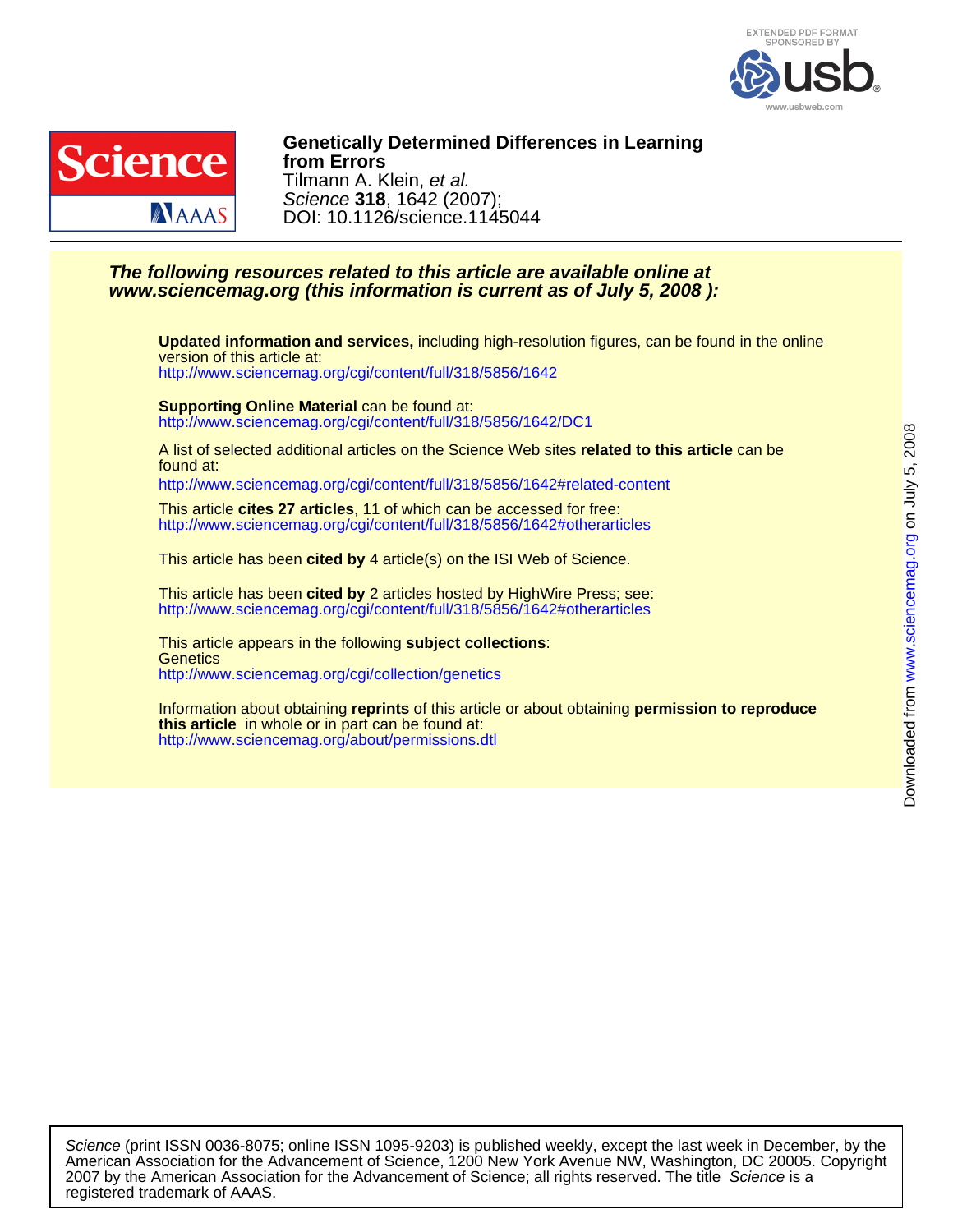## REPORTS

pest pink bollworm (Pectinophora gossypiella). Larvae from AZP-R, but not APHIS-S, survived on Bt cotton producing Cry1Ac (8, 9). This resistance to Cry1Ac in AZP-R is linked with deletion mutations in the cadherin receptor gene (10). Cry1AbMod and Cry1AcMod reduced or overcame resistance in the AZP-R strain (Fig. 3 and Table 1). On the basis of the concentration that killed 50% ( $LC_{50}$ ) for AZP-R relative to APHIS-S, AZP-R was >910-fold resistant to Cry1Ab and >3700-fold resistant to Cry1Ac (Table 1). In contrast, AZP-R was only 2.8-fold resistant to Cry1AbMod and was not resistant to Cry1AcMod (Table 1). Against resistant larvae, the  $LC_{50}$  was more than 100 times higher for Cry1Ac than for Cry1AbMod or Cry1AcMod (Table 1). Conversely, against susceptible larvae, the native toxins were more potent than the modified toxins. This implies that, relative to native toxins against susceptible larvae, modified toxins had lower stability in the midgut, reduced oligomer-forming ability (Fig. 1), or reduced ability of oligomers to ultimately cause mortality.

The results suggest that in two species of Lepidoptera, cadherin receptor protein in the larval midgut mediates the toxicity of Cry1A toxins by facilitating removal of helix  $\alpha$ -1, which promotes toxin oligomerization. The modified toxins Cry1AbMod and Cry1AcMod lacking helix  $\alpha$ -1 formed oligomers in vitro without cadherin, whereas native Cry1Ab and Cry1Ac did not. The modified toxins killed insects with greatly reduced susceptibility to native Cry1A toxins caused by RNAi silencing of the cadherin gene or by mutations in the cadherin gene. These results support the pore-formation model (15) and not the signaling model, which does not include removal of helix  $\alpha$ -1 or toxin oligomerization (16).

If the results seen here with the pink bollworm extend to other lepidopterans, Cry1AbMod and Cry1AcMod could be broadly useful for countering or delaying pest resistance to Cry1A toxins. However, we do not know whether Cry1AMod toxins kill insects with mechanisms of resistance unrelated to cadherin, such as the disruption of other receptors or decreased protease activation (22). Many Bt toxins have structural topology similar to Cry1A, form oligomers, and induce pores  $(17, 23-28)$ , suggesting that they share a similar mode of action. It remains to be determined whether, parallel to results with Cry1A toxins, other Cry toxins lacking helix  $\alpha$ -1 can kill resistant insects that have altered receptors. In addition, insects can probably evolve resistance to modified Bt toxins lacking helix  $\alpha$ -1. Nonetheless, along with native Bt toxins such as Cry2 and Vip3 (29) that have not been used as extensively as Cry1A toxins, the modified toxins broaden the options for pest control.

#### References and Notes

- 1. R. A. de Maagd, A. Bravo, N. Crickmore, Trends Genet. 17, 193 (2001).
- 2. C. James, Int. Serv. Acquis. Agro-Biotech Appl. Briefs 35, 1 (2006).
- 3. B. E. Tabashnik, Annu. Rev. Entomol. 39, 47 (1994).
- 4. F. Gould, Annu. Rev. Entomol. 43, 701 (1998).
- 5. L. J. Gahan, F. Gould, D. G. Heckel, Science 293, 857 (2001).
- 6. J. Ferré, J. Van Rie, Annu. Rev. Entomol. 47, 501 (2002). 7. B. E. Tabashnik et al., J. Econ. Entomol. 96, 1031 (2003).
- 8. B. E. Tabashnik, T. J. Dennehy, Y. Carrière, Proc. Natl.
- Acad. Sci. U.S.A. 102, 15389 (2005).
- 9. B. E. Tabashnik et al., Proc. Natl. Acad. Sci. U.S.A. 97, 12980 (2000).
- 10. S. Morin et al., Proc. Natl. Acad. Sci. U.S.A. 100, 5004 (2003).
- 11. B. E. Tabashnik et al., J. Econ. Entomol. 95, 1018 (2002). 12. X. Xu, L. Yu, Y. Wu, Appl. Environ. Microbiol. 71, 948
- (2005).
- 13. A. F. Janmaat, J. H. Myers, Proc. R. Soc. London Ser. B 270, 2263 (2003).
- 14. R. K. Vadlamudi, E. Weber, I. Ji, T. H. Ji, L. A. Bulla Jr., J. Biol. Chem. 270, 5490 (1995).
- 15. A. Bravo et al., Biochim. Biophys. Acta 1667, 38 (2004). 16. X. Zhang, M. Candas, N. B. Griko, R. Taissing,
- L. A. Bulla Jr., Proc. Natl. Acad. Sci. U.S.A. 103, 9897 (2006).
- 17. I. Gómez, J. Sánchez, R. Miranda, A. Bravo, M. Soberón, FEBS Lett. 513, 242 (2002).
- 18. N. Jiménez-Juárez et al., J. Biol. Chem. 282, 21222 (2007).
- 19. J. L. Jurat-Fuentes, M. J. Adang, Eur. J. Biochem. 271, 3127 (2004).
- 20. I. Gómez, D. H. Dean, A. Bravo, M. Soberón, Biochemistry 42, 10482 (2003).
- 21. G. Hua, J. L. Jurat-Fuentes, M. J. Adang, J. Biol. Chem. 279, 28051 (2004).
- 22. D. G. Heckel et al., J. Invertebr. Pathol. 95, 192 (2007).
- 23. A. I. Aronson, C. Glen, L. Wu, Appl. Environ. Microbiol. 65, 2503 (1999).
- 24. C. Rausell et al., Biochim. Biophys. Acta 1660, 99 (2004).
- 25. N. J. Tigue, J. Jacoby, D. J. Ellar, Appl. Environ. Microbiol. 67, 5715 (2001).
- 26. C. Muñoz-Garay et al., J. Membr. Biol. 212, 61 (2006).
- 27. S. Herrero, J. Gonzalez-Cabrera, J. Ferré, P. L. Bakker, R. A. de Maagd, Biochem. J. 384, 507 (2004).
- 28. S. Likitvivatanavong, G. Katzenmeier, Ch. Angsuthanasombat, Arch. Biochem. Biophys. 445, 46 (2006).
- 29. R. E. Jackson, M. A. Marcus, F. Gould, J. R. Bradley Jr., J. W. Duyn, J. Econ. Entomol. 100, 180 (2007).
- 30. We thank L. Cabrera, C. Unnithan, and R. Biggs for technical assistance in rearing and bioassays; T. J. Dennehy and the Extension Arthropod Resistance Management Laboratory staff for permitting use of the resistant pink bollworm strain they isolated from Arizona cotton fields; A. Gassmann for comments and graphical assistance; and L. Masson, X. Li, and M. Trejo for comments. This work was supported by CONACyT grants 48631-Q, 46176-Q, J46B29-Q, and J45B63-Q; NIH grant 1R01 AI066014; the National Research Initiative; the Cooperative State Research, Education, and Extension Service; and U.S. Department of Agriculture grants 2007-35607-17780, 2003-01469, and 2006-35302-17365.

#### Supporting Online Material

www.sciencemag.org/cgi/content/full/1146453/DC1 Materials and Methods Figs. S1 to S4

References

13 June 2007; accepted 19 September 2007 Published online 1 November 2007; 10.1126/science.1146453 Include this information when citing this paper.

# Genetically Determined Differences in Learning from Errors

Tilmann A. Klein, $^{1_\star}$  Jane Neumann, $^1$  Martin Reuter, $^2$  Jürgen Hennig, $^3$ D. Yves von Cramon,  $1.4$  Markus Ullsperger $1.4*$ 

The role of dopamine in monitoring negative action outcomes and feedback-based learning was tested in a neuroimaging study in humans grouped according to the dopamine D2 receptor gene polymorphism DRD2-TAQ-IA. In a probabilistic learning task, A1-allele carriers with reduced dopamine D2 receptor densities learned to avoid actions with negative consequences less efficiently. Their posterior medial frontal cortex (pMFC), involved in feedback monitoring, responded less to negative feedback than others' did. Dynamically changing interactions between pMFC and hippocampus found to underlie feedback-based learning were reduced in A1-allele carriers. This demonstrates that learning from errors requires dopaminergic signaling. Dopamine D2 receptor reduction seems to decrease sensitivity to negative action consequences, which may explain an increased risk of developing addictive behaviors in A1-allele carriers.

You learn from your mistakes," people say. We usually learn from both positive and negative action

outcomes, which induce reinforcement of successful and avoidance of erroneous behavior, respectively  $(1)$ . The relative amount of learning from successes and errors varies across individuals as a result of disease or pharmacological intervention (2). Can even our genetic makeup influence the way we learn from errors? An important factor in the use of negative and positive feedback for learning seems to be the neurotransmitter dopamine  $(3-5)$ . A human genetic polymorphism (DRD2-TAQ-IA) is known to modulate dopamine D2 receptor density. The A1 allele is associated with a reduction in D2 receptor density by up to  $30\%$  (6–8). This reduction has been linked to multiple addictive and compulsive behaviors  $(9, 10)$ , which suggests some insensitivity to negative consequences of self-destructive behavior. This might be linked to

<sup>&</sup>lt;sup>1</sup>Max Planck Institute for Human Cognitive and Brain Sciences, Leipzig, Germany. <sup>2</sup>University of Bonn, Bonn, Germany. <sup>3</sup>University of Giessen, Giessen, Germany. <sup>4</sup>Max Planck Institute for Neurological Research, Cologne, Germany.

<sup>\*</sup>To whom correspondence should be addressed. E-mail: tklein@cbs.mpg.de (T.A.K.); ullsperger@nf.mpg.de (M.U.)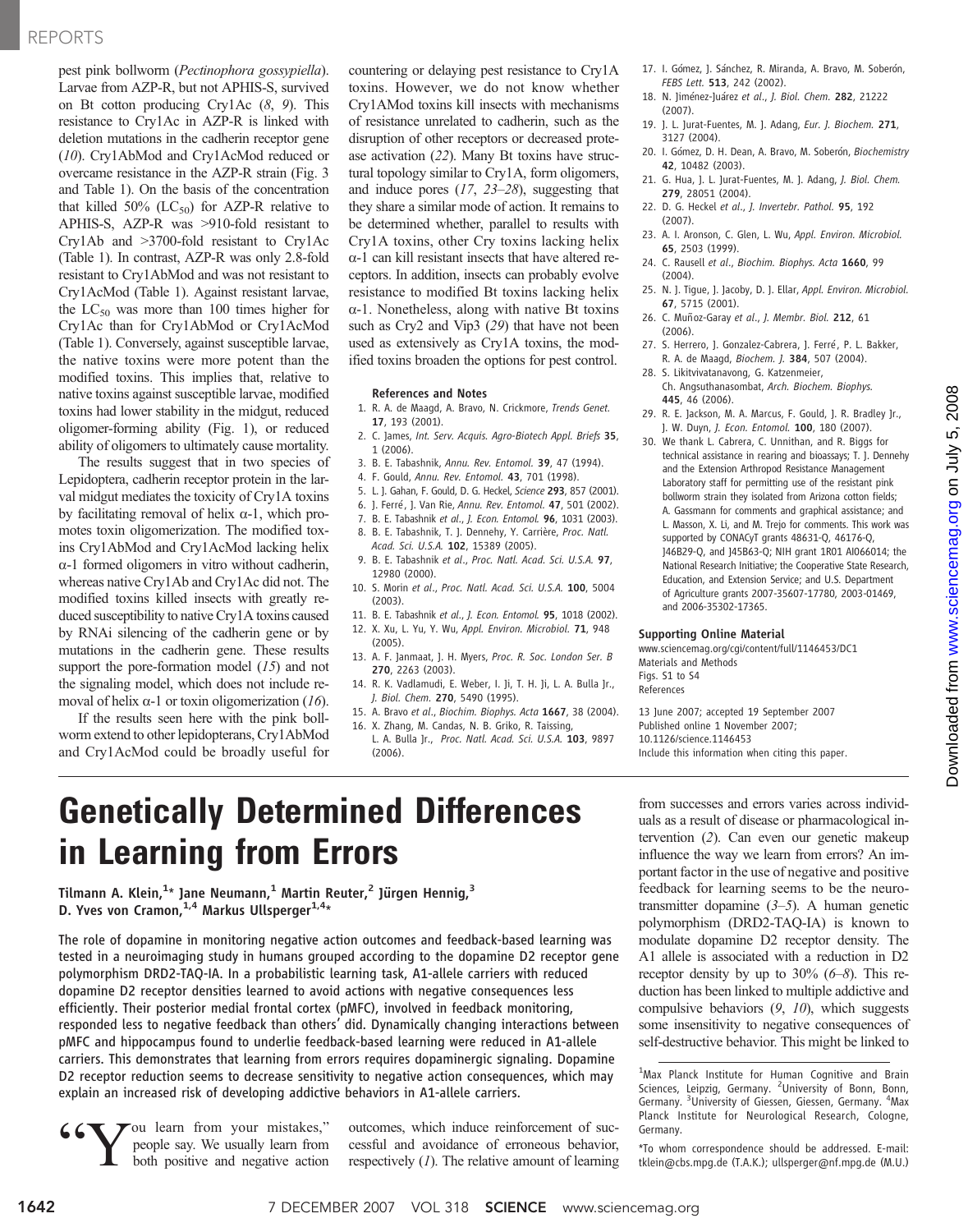a general deficit in learning from errors. Here, we report patterns of brain activity underlying a reduced ability to use negative feedback for avoidance learning in carriers of the A1 allele. Our findings suggest a genetically driven change in the dynamic interaction of performance monitoring and long-term memory formation.When action outcomes call for adaptations, a performancemonitoring system in the posterior medial frontal cortex (pMFC) signals the need for adjustments (11, 12). The rostral cingulate zone (RCZ), located in the pMFC, has been suggested to be involved in learning from errors (13, 14). A neurobiological theory holds that this region receives dopaminergic teaching signals from the midbrain coding whether an event is better or worse than predicted (14). In close interaction with the performance-monitoring system, the basal ganglia, in particular the nucleus accumbens (NAC), play a major role in reward-based learning (12, 15–17). Moreover, the performance-monitoring system needs to interact with the hippocampal formation to enable learning of stimulus-reward associations.

To investigate neural activity related to errorbased learning, we recorded functional magnetic resonance imaging (fMRI) data from 26 healthy male subjects grouped by genotype [A1-allele carrier, A1+ group,  $n = 12$ ; non-A1-allele carrier, A1– group,  $n = 14$  (18)]. We used a probabilistic learning task sensitive to dopaminergic manipulations (2). Participants had to learn to choose the more-often rewarded symbols from pairs of stimuli presented in random order. After each choice, probabilistic feedback was provided (Fig. 1, top). After learning, participants were confronted in a behavioral posttest with the same symbols, now paired with symbols other than the one from the learning phase [supporting online material (SOM), table S1]. This allowed us to disentangle preference for the most-often rewarded symbol "A" and avoidance of the least-often rewarded symbol "B."

The groups defined by the presence or the absence of the A1 allele did not differ in the average frequency of selecting favorable symbols nor in the rate of negative feedback; however, we found a remarkable group difference in avoidance learning (Fig. 1, bottom left) (SOM text). In the posttest, the  $A1+$  group avoided the negative symbol B significantly less than they chose the positive symbol A ( $P = 0.03$ ). Moreover, their avoidance of B was reduced compared with the A1– group ( $P = 0.03$ ), who did not show a significant difference between selecting A and avoiding symbol B ( $P = 0.17$ ). Consistent with this behavior, they also showed a reduced negative feedback–related fMRI signal in the RCZ  $(x = 4, y = 24, z = 33; z \text{ score} = 3.5, 324 \text{ mm}^3)$ <br>compared with the A<sub>1</sub> group (Fig. 2A, and compared with the A1– group (Fig. 2A, and table S2). In a Bayesian analysis  $(18, 19)$ , we observed a posterior probability of 95.8% for a group difference in RCZ activity induced by negative feedback. Moreover, only members of the A1– group showed positive correlations

with negative feedback–related RCZ activity and preference for the A symbol ( $r = 0.53$ ,  $P =$ 0.05) and avoidance of the B symbol ( $r = 0.55$ ,  $P = 0.04$ ). A further strong signal increase on negative feedback in the right middorsal prefrontal cortex  $[x = 40, y = 21, z = 27; z$  score = 4.3, middle frontal gyrus (MFG)] was found only in the A1– group (posterior probability of group difference: 97.1%).

To study learning over the course of the probabilistic learning task, we modeled subjects' behavior using a modified Rescorla-Wagner reinforcement learning model (20) (fig. S1). In this computational model, the difference in activity of the output neurons provides a trial-by-trial estimate of certainty of the given response. The A1– group reached a significantly higher response certainty in the last third ( $t = 2.2$ ,  $P =$ 0.04). The development of the certainty over the course of the experiment is shown in Fig. 1 (bottom right). In both groups, the curves resemble a logarithmic learning curve with a steep increase in the first third and an asymptotic course at the end of the experiment. After an initial period of about 200 trials, the A1– group developed a higher response certainty than the A1+ group. For both genetic groups, response certainty negatively correlated with pMFC activity (fig. S2).

Note that, in the A1– group, the time course of certainty, which reflected learning progress, showed a positive correlation with activity in the posterior hippocampus bilaterally  $(x = 22, y = -39, z = 6;$ z score = 3.9, 216 mm<sup>3</sup> and  $x = -23$ ,  $y = -39$ ,  $z = 3$ ;  $z$  score = 3.5, 81 mm<sup>3</sup>), whereas no such correlation was found in A1+ participants [Bayesian posterior probability of group difference: right, 94.9%; left, 96.2% (Fig. 2B) and table S3].

How does feedback monitoring in the RCZ interact with forming memories in the hippocampus? Anatomically, these areas are connected via the cingulate bundle. To investigate learningrelated changes in functional interactions of the RCZ and other brain areas over time, we performed a psychophysiological interaction analysis (PPI) (21). The experiment was divided into three parts of equal length. We then contrasted the functional connectivity of the RCZ observed in the first third with the connectivity observed in the last third of the learning experiment, thereby capturing the difference between steep rule acquisition in the beginning and more stable rule exploitation at the end. Again, in the A1– group, we observed a significant change over time: In the first third of the experiment, the functional coupling between the RCZ activity and the bilateral hippocampus was substantially stronger



Fig. 1. Probabilistic learning task, behavioral and computational results. (Top) Stimuli, reward probabilities (percent positive feedback), and schematic trial sequence of the probabilistic learning task (2). (Bottom, left) Result of the behavioral post test: Choosing the good symbol (A) and avoiding the bad one (B) differs between the two genetic groups (group  $\times$  selection interaction:  $F_{1,24} = 8.1$ ,  $P = 0.009$ ). (Bottom, right) Certainty of the given response resulting from the computational model, binned into bins of 20 trials each and differentiated between the two genetic groups.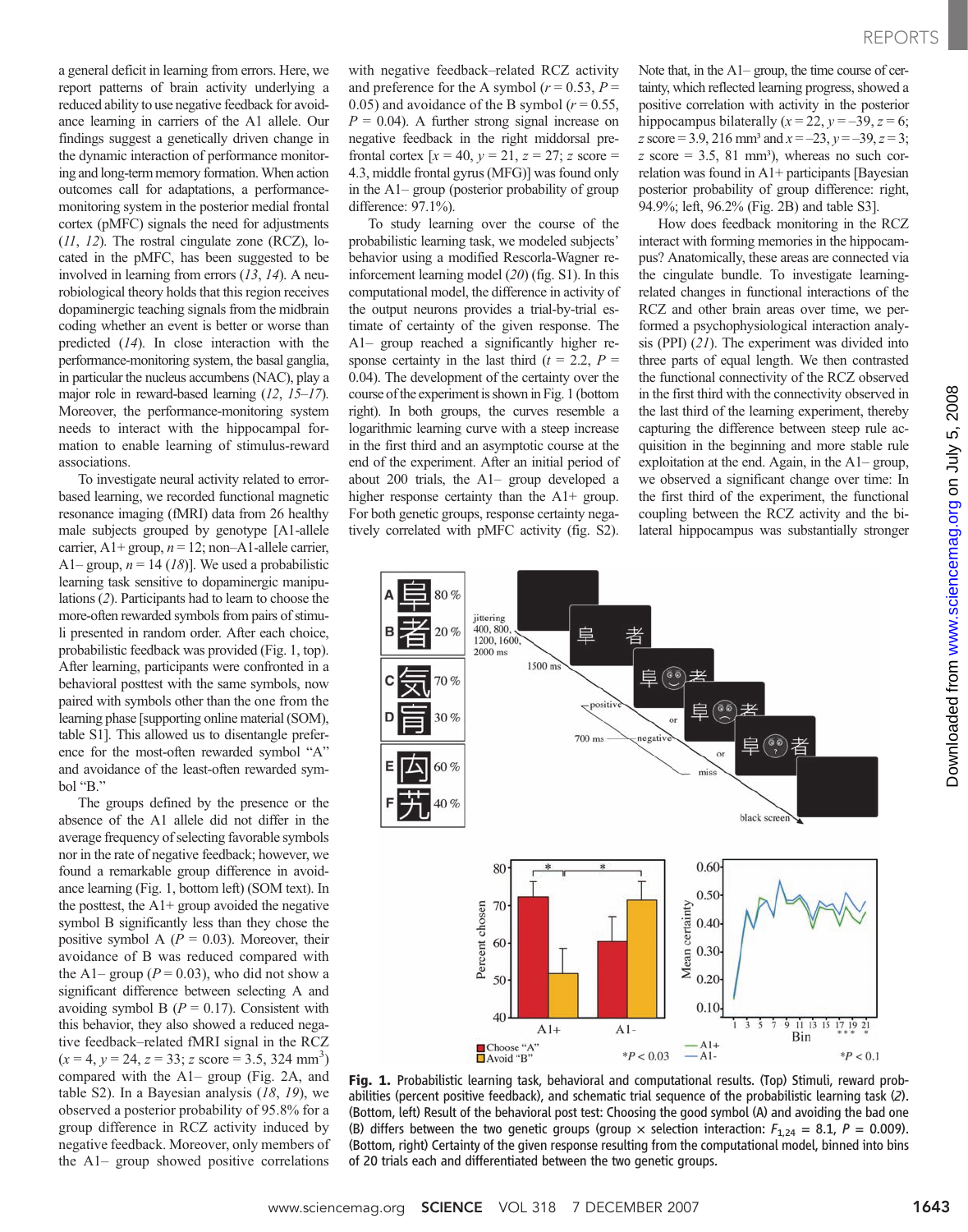## REPORTS

than in the last third (Fig. 2C). The A1+ group showed no such correlation (Bayesian posterior probability of group difference: left hippocampus, 99.98%; right hippocampus, 99.91%). Furthermore, only the A1– group showed a similar change in functional coupling between NAC and RCZ over the time course of the experiment (Bayesian posterior probability: 99.54%). The NAC, another major target of dopaminergic projections, has also been implicated in feedbackbased decision-making (12, 22–24). The fMRI signal in the NAC on both sides was increased by positive feedback as compared with negative feedback (Fig. 2A). This reward-related activity increase was reduced in the A1+ group in the right NAC  $(x = 16, y = 9, z = -6; z$  score = -3.96; Bayesian posterior probability of group difference: 94.8%; on the left side, posterior probability reached only 74.1%).

Taken together, our results confirm that dopamine plays a major role in performance monitoring and behavioral modification for reaching optimal performance levels: Alterations in dopaminergic transmission lead to corresponding alterations in negative feedback processing and, related to this, to differences in learning from negative feedback. It appears that reduced dopamine D2 receptor density is associated with reduced capacity to learn negative characteristics of a stimulus from negative feedback. High receptor density in the A1– group is associated with clear avoidance of the most negative stimulus, whereas a reduced receptor density in A1+ subjects is not. Corresponding to this, subjects with a reduced receptor density show a weaker blood

Fig. 2. Genetic influences on the fMRI results. Only clusters with at least 81 mm<sup>3</sup> activated at  $z \geq 3.09$ are shown. For visualization, the map thresholds are set at  $z = 2.33$ (unless stated otherwise). (A) (Left) The contrast between negative and positive feedback for the two genetic groups is shown projected onto a coronal slice ( $y = 24$ ) and two sagittal slices  $(x = 4$  and  $x =$ 16); red, negative feedback > positive feedback; blue, positive feedback > negative feedback. (Right) Percent signal change for positive and negative feedback taken from RCZ  $(x = 4, y = 24,$  $z = 33$ ). (B) Parametric within subject fMRI analysis using the certainty of the given response as a regressor, projected onto a coronal ( $y = -39$ ) and a sagittal ( $x =$ 22) slice. HIP, hippocampus. (C) Psychophysiological interaction analysis between RCZ  $(x = 4, v =$ 24,  $z = 33$ ) and other brain areas, projected onto a coronal  $(y = -42)$ and two sagittal  $(x = -26$  and  $x =$ 16) slices. Red, stronger interoxygen level–dependent (BOLD) response to negative feedback in the performance-monitoring network consisting of the pMFC and basal ganglia. In the pMFC, this difference was specific to negative feedback; its response to positive feedback and negative correlation with certainty (12) did not differ between groups (Fig. 2A). Negative feedback– related pMFC activity predicted posttest performance in the A1– group, which suggests that they used negative feedback for avoidance, as well as preference learning. Interestingly, anterior insular activity, thought to be involved in autonomic responses to errors  $(12)$ , was present in both groups, which suggests that the genotype-effect is specific to learning from errors. The differential activity in the MFG, a brain region commonly found in working memory tasks (25), may suggest that A1– participants used a monitoring-within-memory strategy of keeping track with selection outcome history. This speculation is supported by the role of prefrontal D2 receptors in working memory functions (26, 27).

Hence, the genetically driven differences in avoidance learning seem to result from a weaker neuronal response to negative feedback. Reduced monitoring signals are less likely to influence the memory system. This is supported by the finding of a reduced interaction of performance monitoring in pMFC and memory-formation in the hippocampus.

It is noteworthy that the fMRI signal reduction in the A1– group is specific to performance monitoring–related processes. It does not generalize to other task-specific activity (SOM text and fig. S4).

At first sight, our findings that subjects with lower D2-receptor densities show reduced avoidance learning may appear to conflict with results indicating that patients with Parkinson's disease on medication, i.e., with enhanced dopaminergic transmission, have problems in learning the negative value of stimuli (2). This apparent discrepancy can be resolved by a recent study, which revealed a higher rate of dopamine synthesis in the striatum for subjects with the A1+ configuration compared with A1– subjects (28). A reduction in D2 receptors could also affect D2 autoreceptors, which in turn leads to a higher synthesis rate of dopamine. Accordingly, transmission via the unaffected D1 receptors should be strengthened, whereas modulation of phasic postsynaptic D2 activity should be relatively reduced. This should lead to a relative decrease in avoidance learning and a shift to learning mainly from positive reinforcement (2, 5). Parkinson's disease is often treated with tonically acting direct D2 agonists, which also reduce phasic modulations at postsynaptic D2 receptors. A phasic decrease in dopamine, as is suggested to occur after negative feedback (4, 14), may thus be less effective in both studies. This dulled D2-mediated dopaminergic signal in turn would finally lead to a weaker hemodynamic response in the RCZ.

Many studies have found relations between a reduced dopamine D2 receptor density and addiction, obesity, or compulsive gambling  $(9, 10, 29)$ . It may be speculated that the insensitivity to negative consequences of an action, as described above, is one feature of a low D2



action in the first third than in the last third of the experiment; blue, stronger interaction in the last than in the first third.